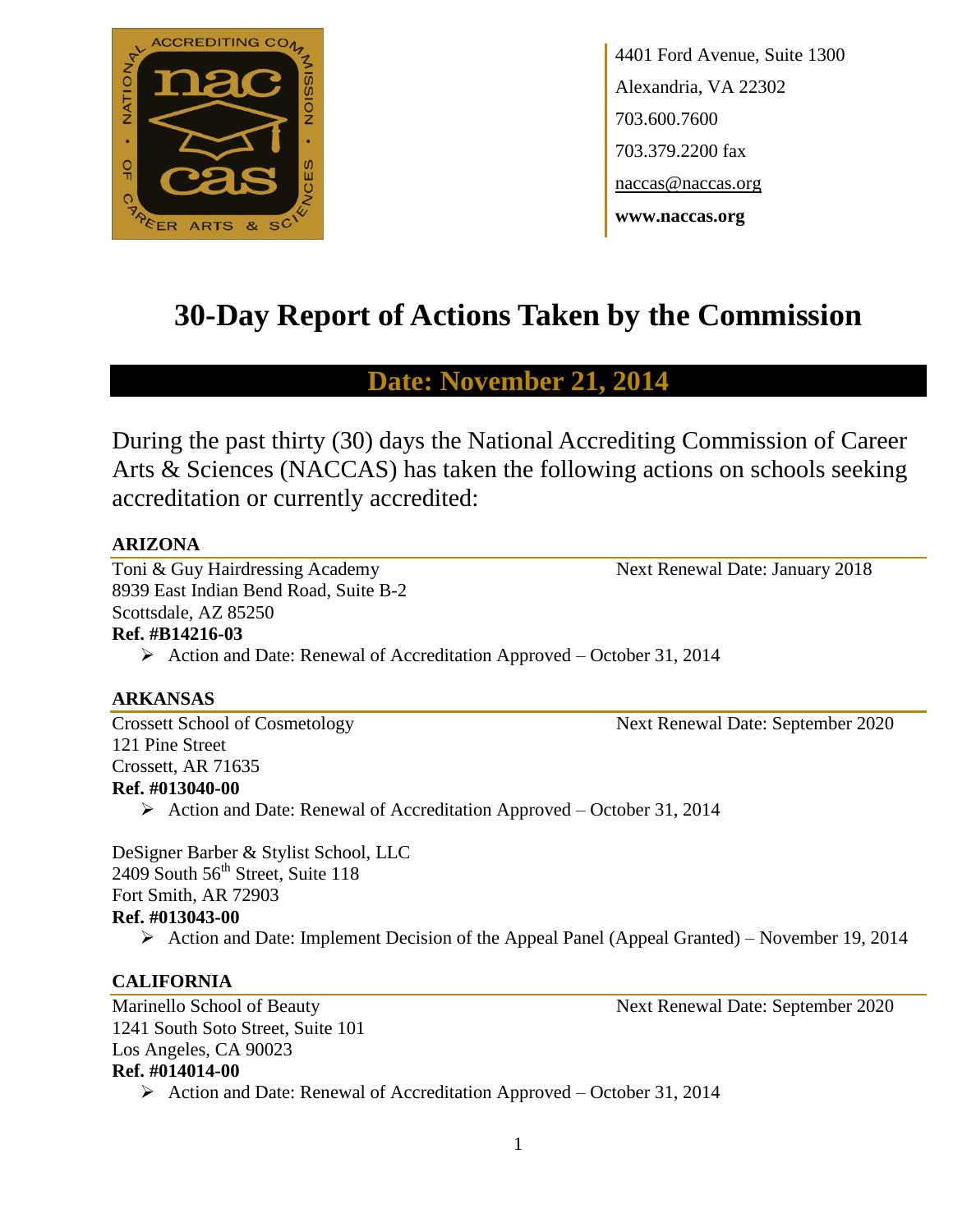| Marinello School of Beauty<br>240 South Market Street<br>Inglewood, CA 90301<br>Ref. #B14014-02           | Next Renewal Date: September 2020 |
|-----------------------------------------------------------------------------------------------------------|-----------------------------------|
| $\triangleright$ Action and Date: Renewal of Accreditation Approved – October 31, 2014                    |                                   |
| Marinello School of Beauty<br>18442 Sherman Way<br>Reseda, CA 91335<br>Ref. #B14014-03                    | Next Renewal Date: September 2020 |
| $\triangleright$ Action and Date: Renewal of Accreditation Approved – October 31, 2014                    |                                   |
| Marinello School of Beauty<br>166 Plaza Drive<br>West Covina, CA 91790<br>Ref. #B14014-06                 | Next Renewal Date: September 2020 |
| $\triangleright$ Action and Date: Renewal of Accreditation Approved – October 31, 2014                    |                                   |
| Marinello School of Beauty<br>6538 Greenleaf Avenue<br>Whittier, CA 90601<br>Ref. #B14014-09              | Next Renewal Date: September 2020 |
| $\triangleright$ Action and Date: Renewal of Accreditation Approved – October 31, 2014                    |                                   |
| Marinello School of Beauty<br>2418 Lomita Boulevard, Suite B<br>Lomita, CA 90717                          | Next Renewal Date: September 2020 |
| Ref. #B14014-10<br>$\triangleright$ Action and Date: Renewal of Accreditation Approved – October 31, 2014 |                                   |
| Marinello School of Beauty<br>7550 Miramar Road, Suite 400<br>San Diego, CA 92126<br>Ref. #B14014-11      | Next Renewal Date: September 2020 |
| $\triangleright$ Action and Date: Renewal of Accreditation Approved – October 31, 2014                    |                                   |
| Marinello School of Beauty<br>841 Arnele Avenue<br>El Cajon, CA 92020<br>Ref. #B14014-12                  | Next Renewal Date: September 2020 |
| $\triangleright$ Action and Date: Renewal of Accreditation Approved – October 31, 2014                    |                                   |
| Marinello School of Beauty<br>663 North Euclid Street<br>Anaheim, CA 92801<br>Ref. #B14014-14             | Next Renewal Date: September 2020 |
| $\triangleright$ Action and Date: Renewal of Accreditation Approved – October 31, 2014                    |                                   |

The Salon Professional Academy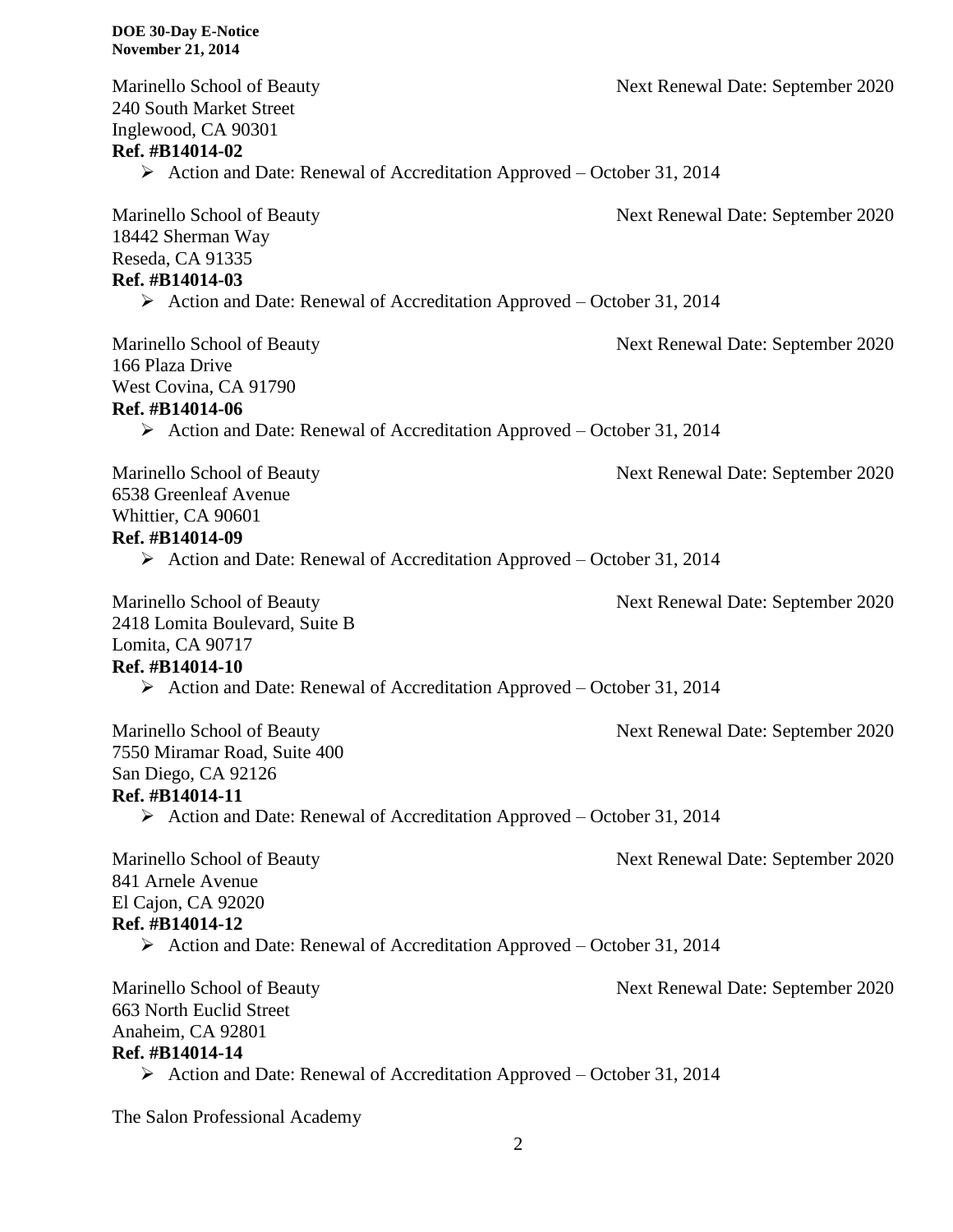**DOE 30-Day E-Notice November 21, 2014**

1600 Saratoga Avenue, Suite 103 San Jose, CA 95129 **Ref. #014396-00**

Action and Date: Change of Control Denied (with the right to appeal) – November 19, 2014

## **FLORIDA**

698 South Broad Street Brooksville, FL 34601 **Ref. #P19019-02**

Bene's Career Academy Previous Ref. #A19019-02

 $\triangleright$  Action and Date: Provisional Additional Location Accreditation Granted – October 31, 2014

ASM Beauty World Academy, Inc. 6423 Stirling Road Davie, FL 33314

#### **Ref. #019087-00**

- Action and Date: Non-Substantive Expansion of Campus Facilities Acknowledged October 31, 2014
- Address of Primary Facility: 6423 Stirling Road, Davie, FL 33314
- Expanded Campus Facility: 6684 Stirling Road, Davie, FL 33024

Kaizen Beauty Academy **Next Renewal Date: January 2019** 8405 Pines Boulevard Pembroke Pines, FL 33024

## **Ref. #019131-00**

 $\triangleright$  Action and Date: Renewal of Accreditation Approved with a Stipulation–October 31, 2014

Hair Benders Academy 851 East State Road 434#164 Longwood, FL 32750 **Ref. #B41010-14**

Action and Date: Institution Placed on Monitoring (Practical Grading) – October 31, 2014

Paul Mitchell The School Tampa 14210 North Nebraska Avenue Tampa, FL 33613 **Ref. #B54029-05**

- Action and Date: Addition of New Program Approved October 31, 2014
- New Program: Barbering 1200 Clock Hours

## **GEORGIA**

Fayette Beauty Academy 386 North Glynn Street Fayetteville, GA 30214

**Ref. #020026-00**

Action and Date: Universal Additional Location Application (16A) Approved – October 31, 2014

## **ILLINOIS**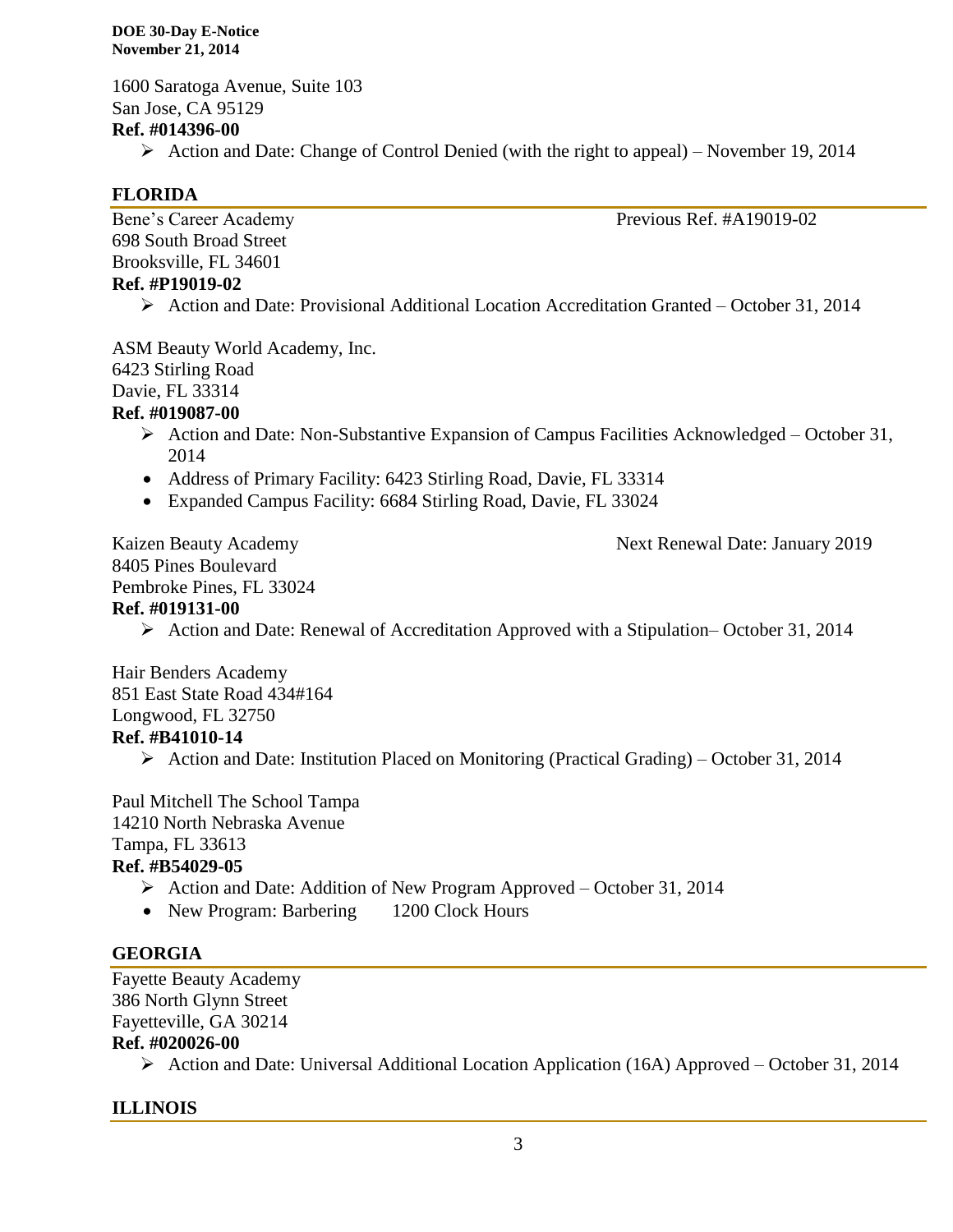Pivot Point Academy Next Renewal Date: January 2021

1560 Sherman Avenue, Annex Evanston, IL 60201

## **Ref. #023008-00**

 $\triangleright$  Action and Date: Renewal of Accreditation Approved – October 31, 2013

Canella School of Hair Design Next Renewal Date: January 2021

4269 South Archer Chicago, IL 60632 **Ref. #023129-00**

Action and Date: Renewal of Accreditation Approved – October 31, 2014

G Skin & Beauty Institute

17 North State Street

Chicago, IL 60602

#### **Ref. #B23144-02**

 Action and Date: Change of Location Visit Acknowledged and Accreditation Continued – October 31, 2014

Tricoci University of Beauty Culture, LLC 264 South Randall Road Elgin, IL 60123

## **Ref. #A23170-01**

 $\triangleright$  Action and Date: Provisional Accreditation for Additional Location Granted with Stipulations – November 20, 2014

# **INDIANA**

Ideal Beauty Academy, Inc. 1401Youngstown Drive Jeffersonville, IN 47130 **Ref. #024078-00**

- $\triangleright$  Action and Date: Addition of New Program Approved October 31, 2014
- New Program: Instructor 1000 Clock Hours

#### **KENTUCKY**

Ideal Beauty Academy 10213 Linn Station Road Louisville, KY 40223 **Ref. #B24078-01**

#### Action and Date: Addition of New Program Approved – October 31, 2014

• New Program: Instructor 1000 Clock Hours

2425 Scottsville Road Previous Ref. #I11045-00 Greenwood Courtyard, Suite 116 Bowling Green, KY 52104 **Ref. #027052-00**  $\triangleright$  Action and Date: Initial Accreditation Granted – October 31, 2014

Regina Webb Academy Next Renewal Date: September 2017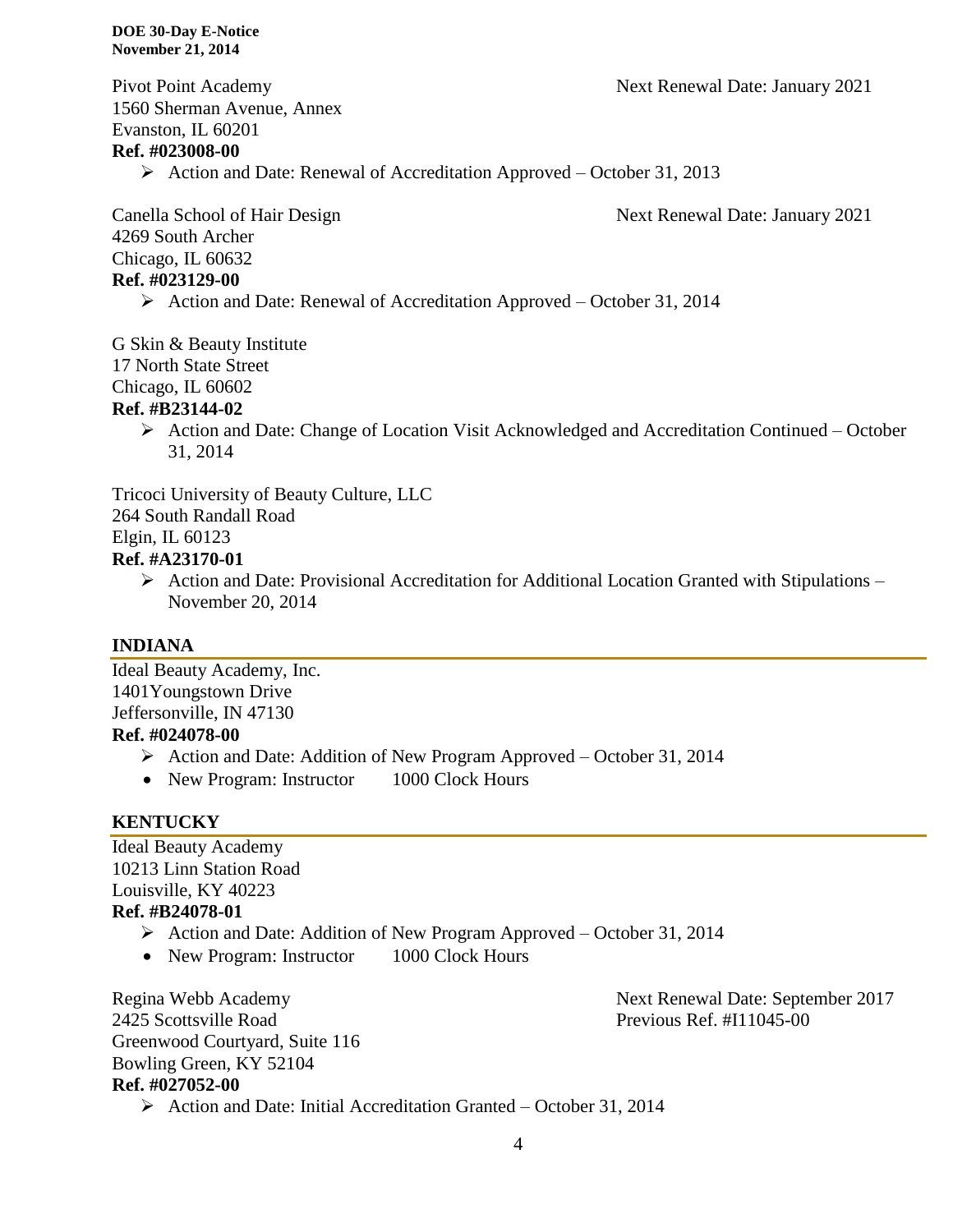# **LOUISIANA**

Celebrity Barber School Previous Ref. #A28016-01 3220 Louisville Avenue Monroe, LA 71201 **Ref. #P28016-01**

 $\triangleright$  Action and Date: Initial Accreditation for Additional Location Granted – November 4, 2014

Louisiana Academy of Beauty 550 East Laurel Eunice, LA 70535 **Ref. #028064-00**

Action and Date: Institution Continued on Financial Monitoring – October 31, 2014

## **MARYLAND**

11006 Veirs Mill Road Wheaton, MD 20902 **Ref. #030034-00**

American Beauty Academy 1986 1997 Next Renewal Date: September 2020

# $\triangleright$  Action and Date: Renewal of Accreditation Approved – October 31, 2014

#### **MICHIGAN**

Blue Water College of Cosmetology DBA Martin Parsons Academy of Design 1871 Gratiot Boulevard Maryville, MI 48040 **Ref. #032108-00**

 $\triangleright$  Institution Continued on Financial Monitoring and Probation – October 31, 2014

Blue Water College of Cosmetology, Inc. DBA Platinum College of Cosmetology-East 23620 Harper St. Clair Shores, MI 48080 **Ref. #P32108-02**

 $\triangleright$  Institution Continued on Financial Monitoring and Probation – October 31, 2014

## **MISSOURI**

Missouri College of Cosmetology North-South 3638 South Campbell Springfield, MO 65807 **Ref. #B35091-01**

 $\triangleright$  Action and Date: Teach-Out Plan Approved with Stipulation – November 19, 2014

# **NEVADA**

Milan Institute of Cosmetology 1050 Matley Lane Reno, NV 89502 **Ref. #B53084-05**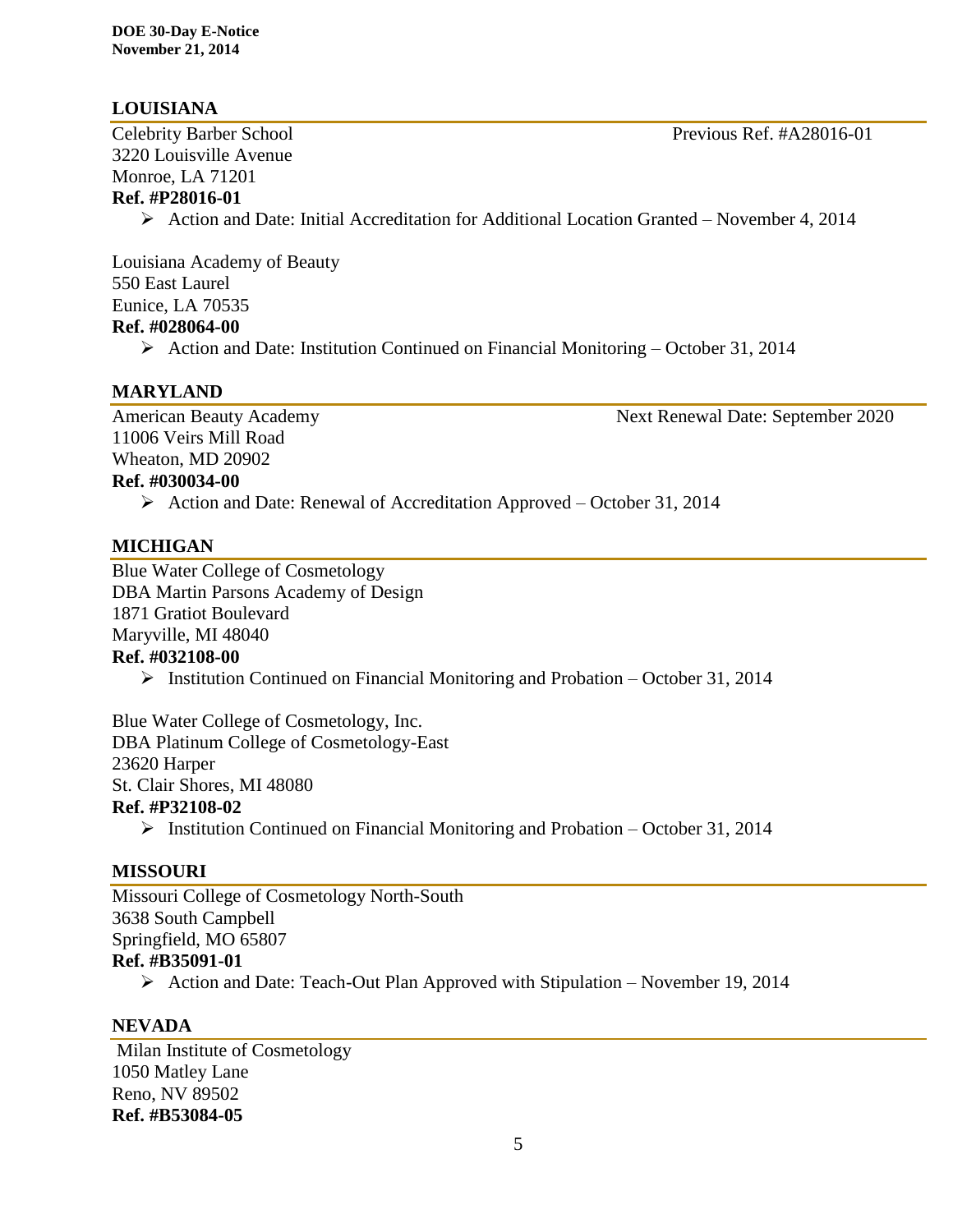- Action and Date: Change of Location Approved with Stipulations October 31, 2014
- Previous Location: 1050 Matley Lane, Reno, NV 89502
- New Location: 4020 Kietzke Lane, Reno, NV 89502

## **NEW HAMPSHIRE**

Paul Mitchell The School Portsmouth 140 Congress Street Portsmouth, NH 03801 **Ref. #039002-00**

 $\triangleright$  Institution Placed on Financial Monitoring – October 31, 2014

#### **NEW MEXICO**

Olympian Academy of Cosmetology 1011 E.  $10^{th}$  Street, Suite B Alamogordo, NM 88310 **Ref. #041010-00**

Action and Date: Institution Placed on Monitoring (Practical Grading) – October 31, 2014

Olympian Academy of Cosmetology 1460 Missouri Avenue, Suite 5 Las Cruces, NM 88001 **Ref. #B41010-01**

Action and Date: Institution Placed on Monitoring (Practical Grading) – October 31, 2014

Olympian Academy of Cosmetology 4501 North Main Street, Suite 13 Roswell, NM 88201 **Ref. #B41010-02**

Action and Date: Institution Placed on Monitoring (Practical Grading) – October 31, 2014

Olympian Academy of Cosmetology 6300 San Mateo Blvd., Suite J Albuquerque, NM 87109 **Ref. # B41010-03**

 $\triangleright$  Action and Date: Institution Placed on Monitoring (Practical Grading) – October 31, 2014

## **NORTH CAROLINA**

World of Excellence Beauty College, Inc 3519 Fayetteville Street Durham, NC 27707 **Ref. #043049-00**

 $\triangleright$  Institution Continued on Financial Monitoring – October 31, 2014

## **NORTH DAKOTA**

627 NP Avenue Fargo, ND 58102 **Ref. #044003-00**

Josef's School of Hair Design, Inc. Next Renewal Date: September 2020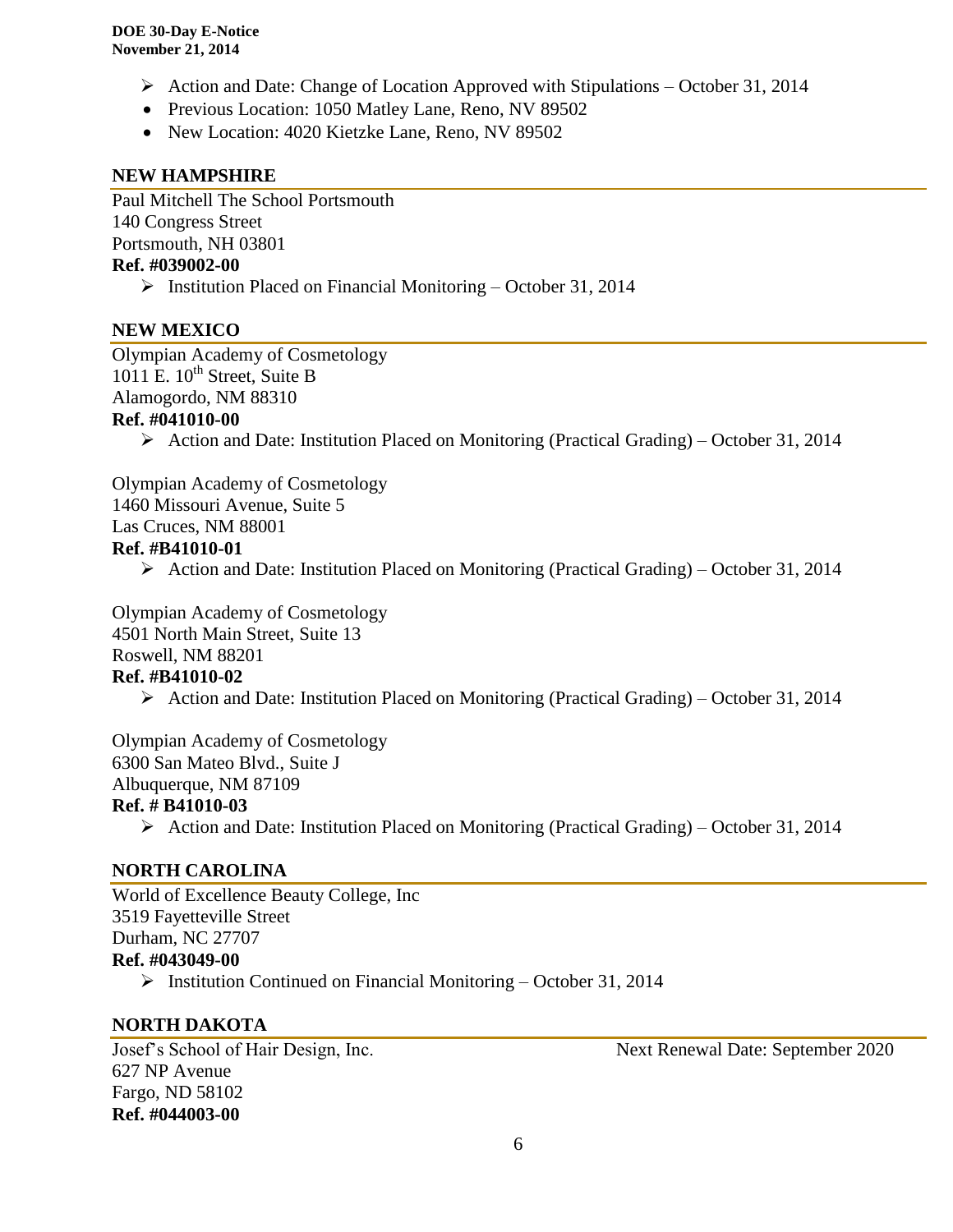$\triangleright$  Action and Date: Renewal of Accreditation Approved – October 31, 2014

# **OHIO**

Gerber Akron Beauty School 1915 West Market Street, Suite 800 Akron, OH 44313 **Ref. #045001-00**

> Action and Date: Institution Continued on Monitoring for Accreditation Standards and Criteria (Enrollment Agreements and Satisfactory Academic Progress)

# **OKLAHOMA**

Academy of Salon & Spa 3040 South Muskogee Avenue, Suite 105 Tahlequah, OK 74464 **Ref. #P13004-01**

 $\triangleright$  Action and Date: Provisional Additional Location Accreditation Continued – October 31, 2014

I.T.S. Academy of Beauty 200 Southwest C Avenue, Suite 108 Lawton, OK 73501

## **Ref. # B41010-05**

 $\triangleright$  Action and Date: Institution Placed on Monitoring (Practical Grading) – October 31, 2014

# **PENNSYLVANIA**

Empire Beauty School Cedarbook Plaza 1000 Easton Road Wyncote, PA 19095 **Ref. #P48017-14**

Action and Date: Provisional Additional Location Accreditation Continued – October 31, 2014

## **TENNESSEE**

Paul Mitchell The School Nashville 5510 Crossings Circle Antioch, TN 37013 **Ref. #052046-00**

- $\triangleright$  Action and Date: Addition of Program Approved October 31, 2013
- New Program: Barber Instructor 450 Clock Hours

# **TEXAS**

I.T.S. Academy of Beauty 2215 South Loop 288, Suite 418 Denton, TX 76205 **Ref. # B41010-06**

 $\triangleright$  Action and Date: Institution Placed on Monitoring (Practical Grading) – October 31, 2014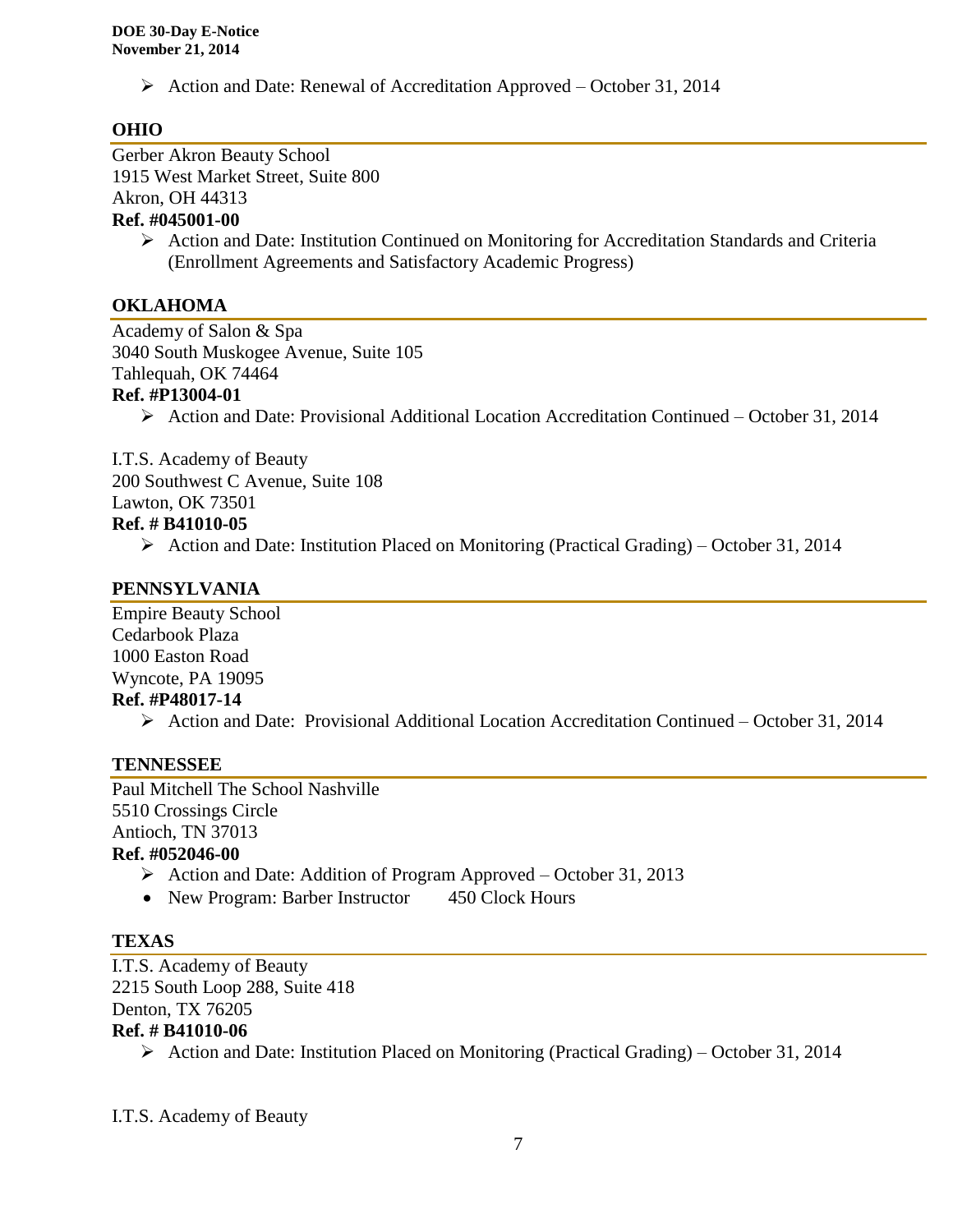**DOE 30-Day E-Notice November 21, 2014**

1717 East Spring Creek Parkway, Unit B2-142 Plano, TX 75074 **Ref. # B41010-08** Action and Date: Institution Placed on Monitoring (Practical Grading) – October 31, 2014 I.T.S. Academy of Beauty 1802 Green Oaks Road, Suite N-11 Fort Worth, TX 76116 **Ref. # B41010-09** Action and Date: Institution Placed on Monitoring (Practical Grading) – October 31, 2014

I.T.S. Academy of Beauty 1900 Oats Mesquite, TX 75150 **Ref. # B41010-10**

 $\triangleright$  Action and Date: Institution Placed on Monitoring (Practical Grading) – October 31, 2014

I.T.S. Academy of Beauty 793 East Park Row Drive Arlington, TX 76010 **Ref. #B41010-11**

Action and Date: Institution Placed on Monitoring (Practical Grading) – October 31, 2014

I.T.S. Academy of Beauty 1101 Melbourne, Suite B5A

Hurst, TX 76053

# **Ref. #B41010-12**

 $\triangleright$  Action and Date: Institution Placed on Monitoring (Practical Grading) – October 31, 2014

I.T.S. Academy of Beauty 750 Sun Land Park Drive, Suite E08B El Paso, TX 79912

#### **Ref. #B41010-13**

 $\triangleright$  Action and Date: Institution Placed on Monitoring (Practical Grading) – October 31, 2014

I.T.S. Academy of Beauty 2426 Irving Mall Drive, STE B-05C

Irving, TX 75062

#### **Ref. #B41010-15**

 $\triangleright$  Action and Date: Institution Placed on Monitoring (Practical Grading) – October 31, 2014

I.T.S. Academy of Beauty 3111 Midwestern Parkway, Ste #110 Wichita Falls, TX 76308 **Ref. #B41010-17**

 $\triangleright$  Action and Date: Institution Placed on Monitoring (Practical Grading) – October 31, 2014

Conlee's College of Barbering Previous Ref. #A53079-01 88 Coronado Drive, Suite 6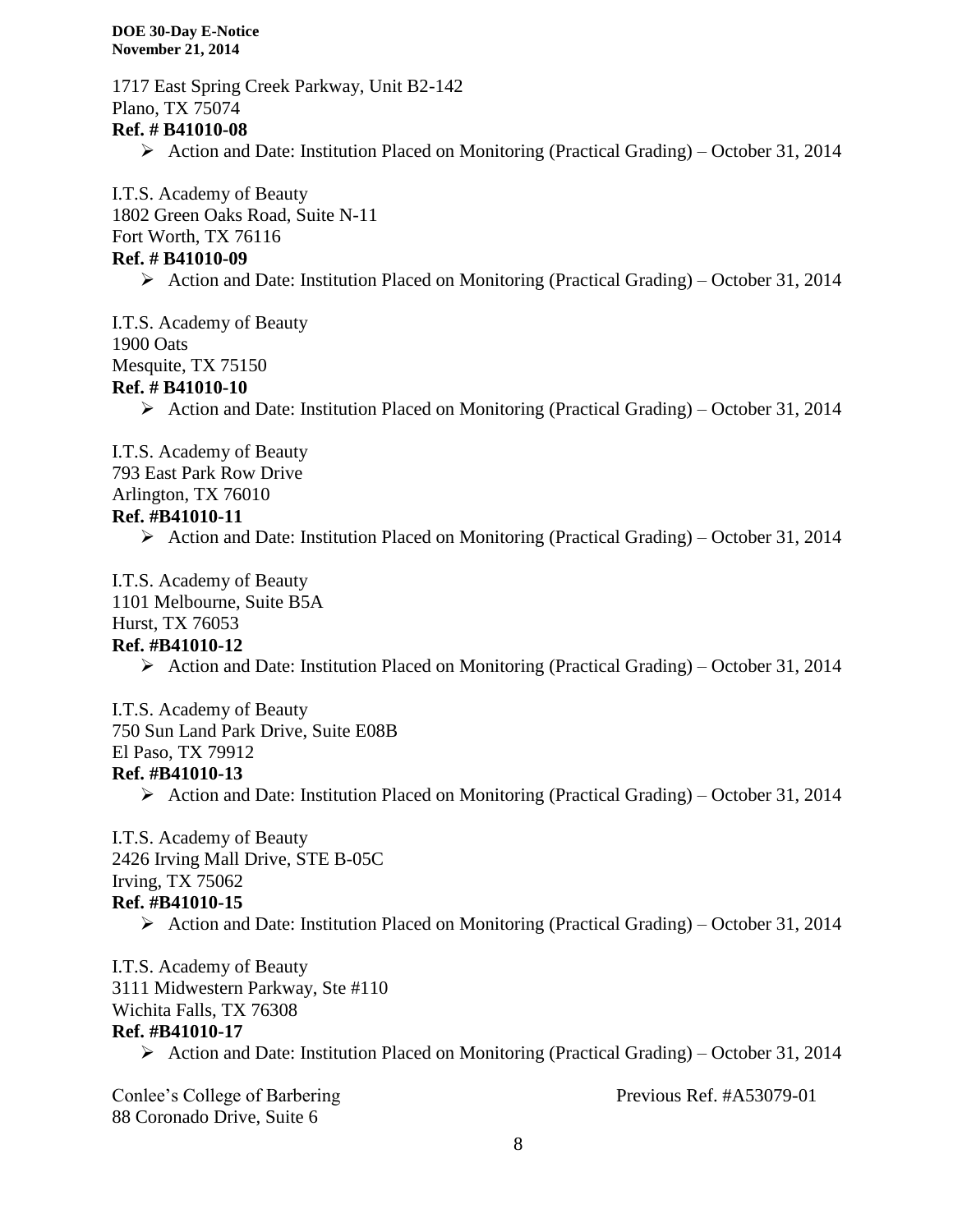Kerrville, TX 78028 **Ref. #P53079-01**

Action and Date: Initial Accreditation for Additional Location Granted – November 4, 2014

Victoria Beauty College, Inc. Next Renewal Date: September 2019 1508 North Laurent Street Victoria, TX 77901 **Ref. #053157-00**

 $\triangleright$  Action and Date: Renewal of Accreditation Approved – October 31, 2014

5206 Airline Drive, Suite A Previous Ref. #I12055-00 Houston, TX 77022 **Ref. #053223-00**

Cambridge College of Cosmetology Next Renewal Date: September 2015

 $\triangleright$  Action and Date: Initial Accreditation Granted – November 20, 2014

## **UTAH**

Paul Mitchell The School 1969 East Murray Holladay Road Salt Lake City, UT 84117 **Ref. #054033-00**

- Action and Date: Addition of New Program Approved October 31, 2014
- New Program: Barber 1000 Clock Hours

Evans Hairstyling College of Cedar City, Inc. Next Renewal Date: May 2020 169 North 100 West Cedar City, UT 84720 **Ref. #054035-00** Action and Date: Renewal of Accreditation Approved – October 31, 2014

# **VIRGINIA**

Staunton School of Cosmetology, Inc. 128 East Beverley Street Staunton, VA 24401 **Ref. #056009-00**

 Action and Date: Institution Placed on Monitoring (Monitoring for Accreditation Standards and Criteria) – October 31, 2014

## **WASHINGTON**

TONI & GUY Hairdressing Academy 18336 Aurora Avenue North, Suite 103 Shoreline, WA 98133

#### **Ref. #057018-00**

 Action and Date: Change of Control Visit Acknowledged and Accreditation Continued – October 31, 2014

Northwest Hair Academy – Bellingham 4192 Meridian Street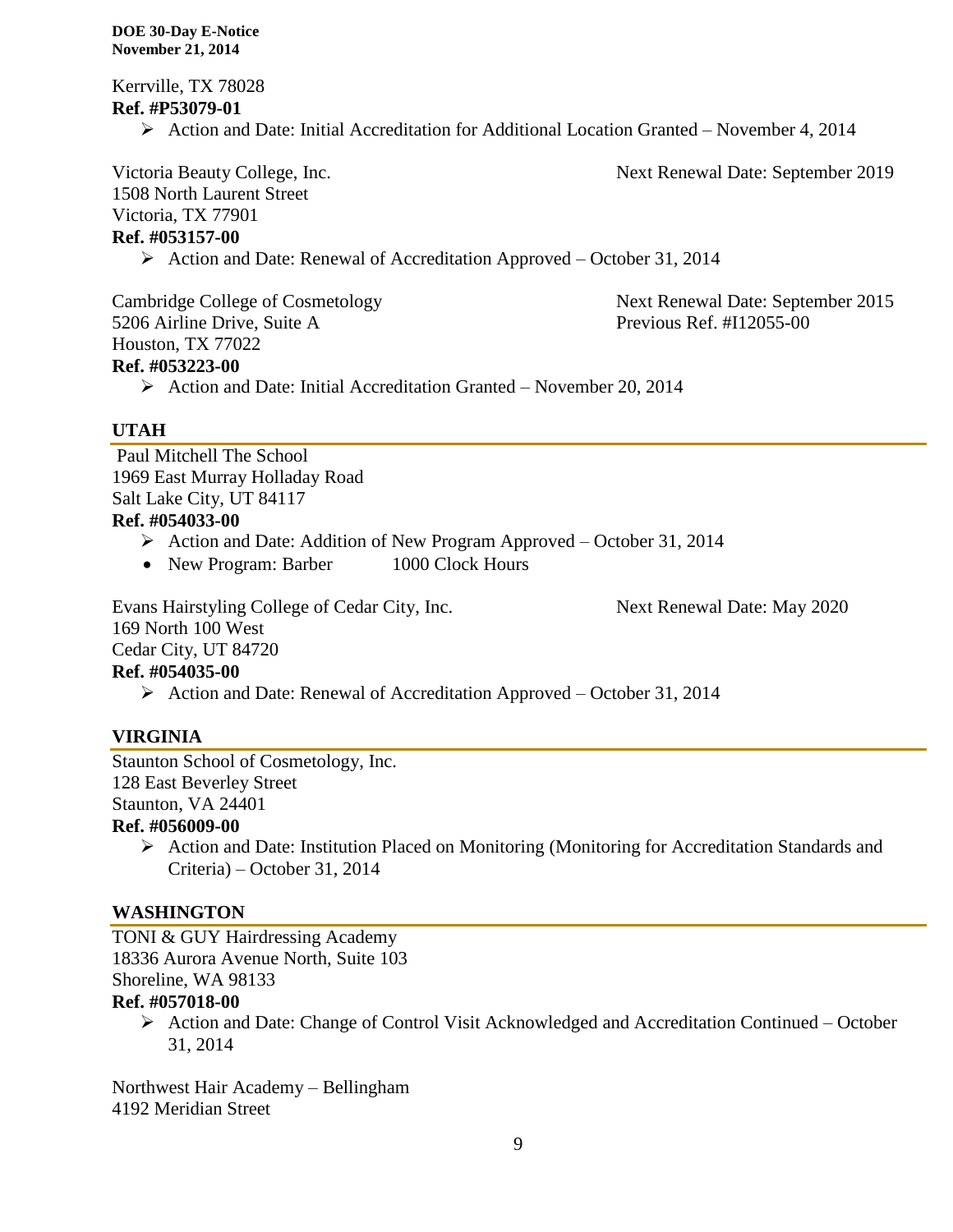Bellingham, WA 98226 **Ref. #P57040-02**

Action and Date: Provisional Additional Location Accreditation Continued – October 31, 2014

Northwest Hair Academy – Yakima 401 North 1<sup>st</sup> Street Yakima, WA 98901

# **Ref. #P57040-03**

 $\triangleright$  Action and Date: Action and Date: Provisional Additional Location Accreditation Continued – October 31, 2014

#### **To The Following:**

## **United States Department of Education**

- **Ms. Kathleen Hochhalter- Special Assistant-- Administrative Actions & Appeals Division**
- **Ms. Mary Gust- Director-- Administrative Actions & Appeals Division**
- **Department of Education Accreditation Division- USDOE-- Washington, DC**
- Ms. Cathy Sheffield- Accreditation & State Liaison Office-- USDOE--- Washington, DC
- Ms. Rachael Shultz- Accreditation and State Liaison Office-- USDOE --- Washington, DC
- **Ms. Lauren Pope- Administrative Actions and Appeals Services Group-- Washington, DC**
- **Ms. Patrice Fleming- Team Leader-- School Participation Team--- Boston/New York**
- Ms. Betty Coughlin- Area Case Director-- School Participation Team--- Boston/New York
- Ms. Tracy Nave- Team Leader-- School Participation Team--- Boston/New York
- Mr. Christopher Curry- Team Leader-- School Participation Team--- Boston/New York
- **Ms. Martina Fernandez-Rosario- Acting Area Case Director-- School Participation---**
- San Francisco/Seattle
- Ms. Kerry O'Brien- Team Leader-- School Participation Team--- Denver
- **Mr. Michael Frola- Area Case Director-- School Participation Team--- Philadelphia**
- Ms. Nancy Paula Gifford- Area Case Director-- School Participation Team--- Philadelphia
- **Ms. Sherrie Bell- Compliance Manager—School Participation Team--- Philadelphia**
- Mr. Jesus Moya- Team Leader-- School Participation Team--- Dallas
- **MS. Kim Peeler-Team Leader-- School Participation Team--- Dallas**
- **Ms. Cynthia Thorton- Area Case Director for Region 6-- School Participation Team--- Dallas**
- Mr. Christopher Miller-Team Leader-- School Participation Team--- Atlanta
- Mr. Ralph Lobosco- Area Case Director-- School Participation Team--- Kansas City
- Mr. Douglas Parrott- Area Case Director-- School Participation Team--- Chicago/Denver
- **MS. Carolyn White-Team Director-- School Participation Team--- South Central**

#### **Accreditors**

- **Mr. Bill Larkin- Executive Director-- ACCET**
- **Mr. Michale McComis, Ed.D.- Executive Director-- ACCSC**
- **Mr.** Albert Gray, Ph.D.- Executive Director-- ACICS
- **Dr.** Gary Puckett- Executive Director-- COE

## **State Authorities**

- **Mr.** Bob McKee- AL State Board of Cosmetology-- Montgomery, AL
- Ms. Theresa Bunch- AZ State Board of Cosmetology-- Tempe, AZ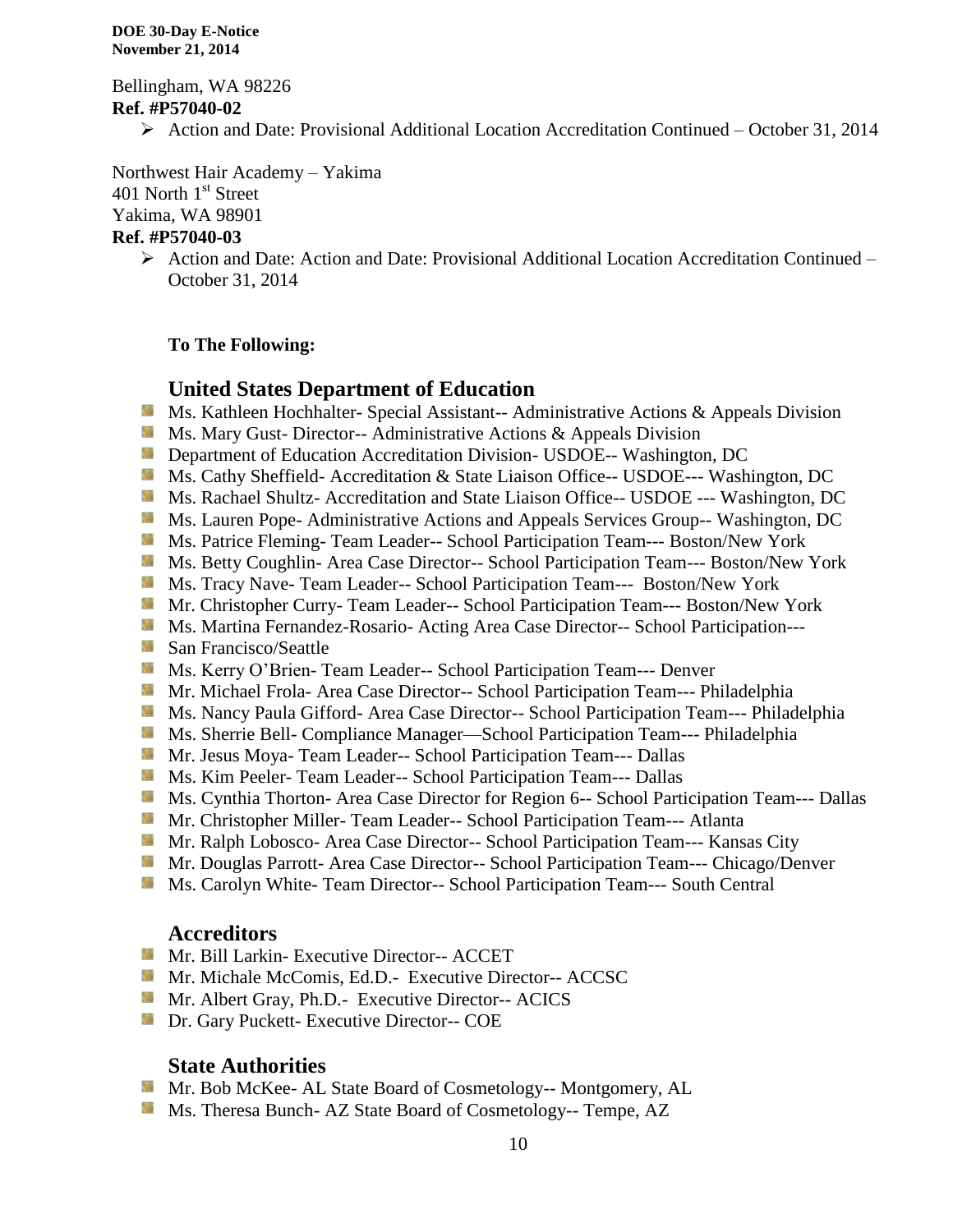- Ms. Kelli Kersey- AR Department of Health (Section Chief, Cosmetology)-- Little Rock, AR
- Mr. Charles Kirkpatrick- AR State Board of Barber Examiners-- Little Rock, AR
- Ms. Kristy Underwood- CA Board of Barbering & Cosmetology-- Sacramento, CA
- **Ms.** Christine Jones- CA Board of Barbering & Cosmetology-- Sacramento, CA
- Ms. Leeza Rifredi Licensing Manager BPPE--CA
- Ms. Joanne Wenzel Bureau Chief BPPE—CA
- $M_s$ . Yvette Johnson Enforcement Chief BPPE CA
- **Ms. Pamela Goens- CO Office of Barber & Cosmetology Licensure-- Denver, CO**
- Side. Mr. Douglas Parrott- Area Case Director-- School Participation Team—Denver, CO
- **Ms. Janet Brancifort- CT Examining Board for Barbers, Hairdressers, & Cosmeticians-- Hartford,** CT
- 锦 Ms. Judy Letterman- DE Board of Cosmetology & Barbering-- Dover, DE
- Mr. Clifford Cooks- DC Department of Consumer & Regulatory Affairs-- Washington, DC
- Ms. Robyn Barineau- FL State Board of Cosmetology & Barbers Board-- Tallahassee, FL
- Mr. Josh Waters- GA State Board of Cosmetology & GA Board of Barbers-- Macon, GA
- **Ms. Margaret Guerrero- Guam Board of Barbering & Cosmetology-- Mangilao, Guam**
- **Ms. Laureen Kai- HI Barbering & Cosmetology Department-- Honolulu, HI**
- **Ms. Tana Cory- ID Bureau of Occupational Licenses-- Boise, ID**
- Ms. Valerie Fenske Idaho State Board of Education ID
- **Ms. Keri Ginger- IL Department of Financial & Professional Regulation-- Springfield, IL**
- **MS.** Tracy Hicks- IN Professional Licensing Agency-- Indianapolis, IN
- Sila Ms. Susan Reynolds- Iowa Board of Cosmetology Arts & Sciences—Des Moines, IA
- Ms. Chiquita C. Coggs- KS State Board of Cosmetology-- Topeka, KS
- Mr. H.R. Vacek- KS State Barber Board-- Topeka, KS
- 59 Mr. Charles Lykins- KY Board of Hairdressers & Cosmetologists-- Frankfort, KY
- Mr. Steven Young- LA State Board of Cosmetology-- Baton Rouge, LA
- **Ms. Latrice Matthews- LA Board of Barber Examiners-- Baton Rouge, LA**
- Ms. Geraldine Betts- ME Office of Professional & Occupational Regulation-- Augusta, ME
- Mr. James Liddell ME Office of Professional & Occupational Regulation—Augusta, ME
- Mr. Robert Wood- MD State Board of Cosmetologists-- Baltimore, MD
- **Maryland State Board of Barbers- Baltimore, MD**
- Sila Sandra Velasquez- MA Board of Cosmetology-- Boston, MA
- Ms. Mary Jayne Fay, Ed.D.- MA Department of Education-- Malden, MA
- Ms. Linda Clewley- MI State Board of Cosmetology-- Lansing, MI
- **MS.** Gina Stauss- MN Board of Cosmetologist Examiners-- Minneapolis, MN
- **M** Minnesota Board of Cosmetologists Examiners –Minneapolis, MN
- **Ms.** Cynthia Johnson- MS State Board of Cosmetology--Jackson, MS
- Ms. Emily Carroll- MO State Board of Cosmetology-- Jefferson City, MO
- Mr. Dennis Clark- MT Board of Barbers & Cosmetologists-- Helena, MT
- Ms. Kris Chiles- NE State Board of Cosmetology Examiners-- Lincoln, NE
- Nebraska Board of Barber Examiners- Lincoln, NE
- Ms. Nadine Griego- NV State Board of Cosmetology-- Las Vegas, NV
- **Nevada State Board of Massage Therapy- Las Vegas, NV**
- Ms. Kathryn Wantuck- NH State Board of Barbering, Cosmetology, and Esthetics-- Concord, NH
- Mr. Jay Malanga- NJ Board of Cosmetology & Hairstyling-- Newark, NJ
- Ms. Antoinette Griego- NM State Board of Barbers & Cosmetologists-- Santa Fe, NM
- **Ms. Kathleen McCoy- NY Department of State-Division of Licensing Services-- Albany, NY**
- **Ms. Carol Yates- NY State Education Department-Bureau of Proprietary School Supervision--**Albany, NY